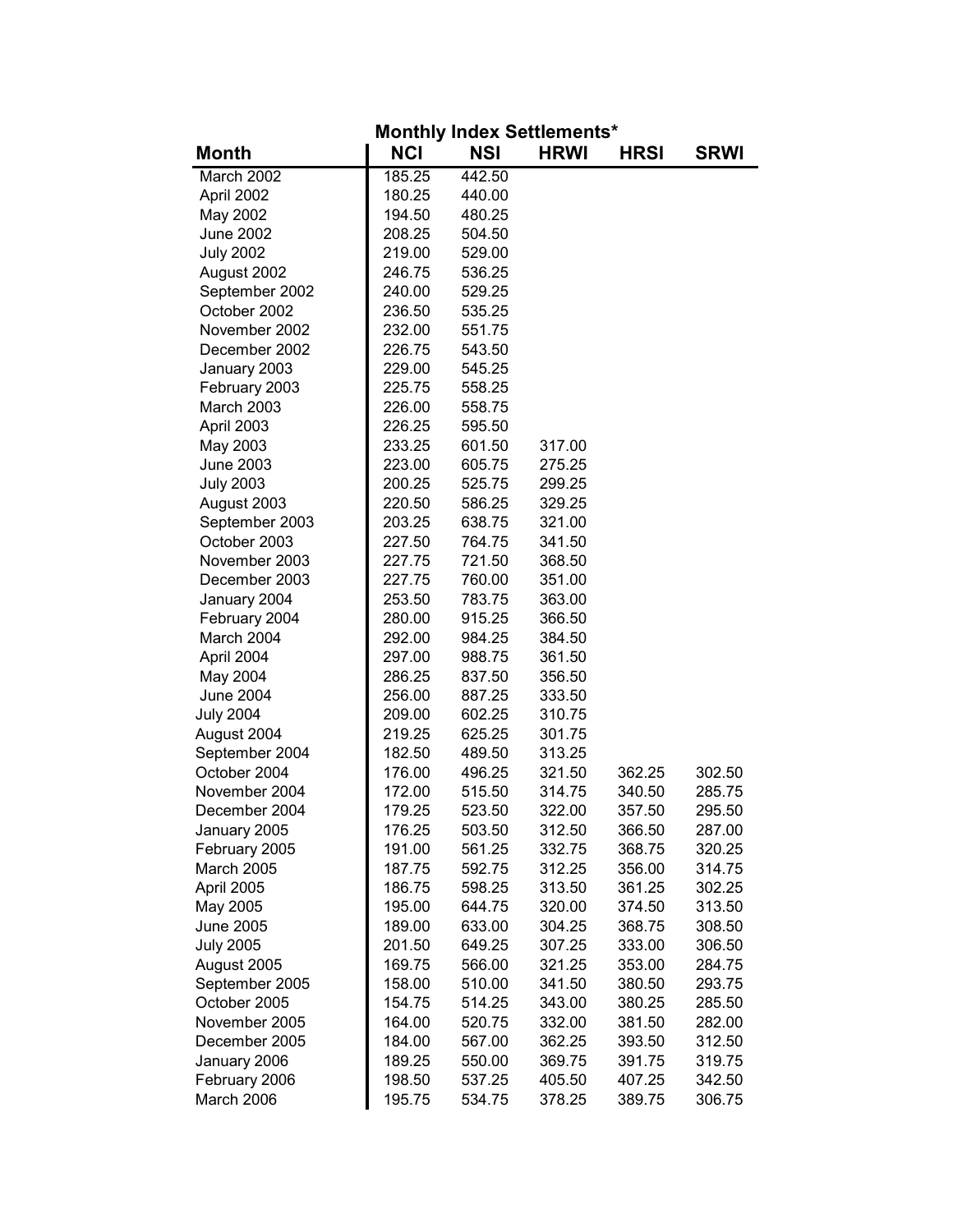| <b>Monthly Index Settlements*</b> |            |            |             |             |             |  |  |
|-----------------------------------|------------|------------|-------------|-------------|-------------|--|--|
| <b>Month</b>                      | <b>NCI</b> | <b>NSI</b> | <b>HRWI</b> | <b>HRSI</b> | <b>SRWI</b> |  |  |
| April 2006                        | 203.75     | 542.50     | 399.00      | 405.25      | 309.50      |  |  |
| May 2006                          | 213.00     | 528.75     | 459.50      | 443.50      | 345.00      |  |  |
| <b>June 2006</b>                  | 197.50     | 537.50     | 463.75      | 470.25      | 320.00      |  |  |
| <b>July 2006</b>                  | 199.75     | 524.75     | 445.75      | 444.25      | 308.75      |  |  |
| August 2006                       | 200.50     | 491.50     | 436.50      | 423.00      | 315.25      |  |  |
| September 2006                    | 225.00     | 492.75     | 450.50      | 428.00      | 352.50      |  |  |
| October 2006                      | 299.25     | 591.00     | 483.75      | 462.25      | 421.25      |  |  |
| November 2006                     | 349.75     | 635.00     | 490.25      | 482.00      | 428.25      |  |  |
| December 2006                     | 354.25     | 629.25     | 468.75      | 473.75      | 433.50      |  |  |
| January 2007                      | 370.50     | 656.00     | 446.50      | 456.00      | 395.00      |  |  |
| February 2007                     | 394.75     | 712.50     | 475.50      | 490.25      | 412.50      |  |  |
| March 2007                        | 353.00     | 705.00     | 442.50      | 475.50      | 377.50      |  |  |
| April 2007                        | 339.75     | 662.75     | 476.25      | 509.00      | 433.25      |  |  |
| May 2007                          | 362.00     | 730.75     | 470.25      | 496.00      | 439.00      |  |  |
| <b>June 2007</b>                  | 326.00     | 741.00     | 550.75      | 578.50      | 529.50      |  |  |
| <b>July 2007</b>                  | 304.75     | 727.50     | 578.25      | 571.00      | 563.50      |  |  |
| August 2007                       | 301.50     | 778.75     | 652.25      | 619.75      | 677.25      |  |  |
| September 2007                    | 336.75     | 897.50     | 842.50      | 798.25      | 850.25      |  |  |
| October 2007                      | 342.00     | 923.00     | 779.00      | 812.00      | 752.00      |  |  |
| November 2007                     | 369.25     | 1014.50    | 843.75      | 919.50      | 811.75      |  |  |
| December 2007                     | 422.75     | 1127.00    | 877.50      | 1030.50     | 824.00      |  |  |
| January 2008                      | 469.00     | 1172.75    | 940.00      | 1313.25     | 863.75      |  |  |
| February 2008                     | 512.25     | 1397.50    | 1212.00     | 1827.75     | 1088.50     |  |  |
| March 2008                        | 523.50     | 1155.75    | 973.50      | 1243.75     | 868.00      |  |  |
| April 2008                        | 561.25     | 1216.50    | 814.00      | 1023.75     | 695.25      |  |  |
| May 2008                          | 546.75     | 1274.50    | 759.50      | 957.25      | 607.00      |  |  |
| <b>June 2008</b>                  | 694.75     | 1506.25    | 865.50      | 1007.00     | 695.00      |  |  |
| <b>July 2008</b>                  | 541.25     | 1341.25    | 741.50      | 813.50      | 580.75      |  |  |
| August 2008                       | 534.00     | 1280.75    | 755.25      | 808.75      | 578.25      |  |  |
| September 2008                    | 470.75     | 1010.00    | 633.00      | 709.00      | 464.00      |  |  |
| October 2008                      | 376.00     | 869.00     | 509.25      | 634.75      | 363.00      |  |  |
| November 2008                     | 324.25     | 827.50     | 496.25      | 617.00      | 383.75      |  |  |
| December 2008                     | 363.50     | 906.75     | 550.25      | 675.00      | 451.50      |  |  |
| January 2009                      | 352.75     | 926.00     | 546.00      | 674.75      | 441.50      |  |  |
| February 2009                     | 340.00     | 834.50     | 501.00      | 637.75      | 395.25      |  |  |
| March 2009                        | 366.75     | 882.75     | 505.25      | 637.25      | 399.50      |  |  |
| April 2009                        | 366.50     | 984.50     | 522.00      | 672.25      | 403.50      |  |  |
| May 2009                          | 399.50     | 1156.50    | 624.00      | 743.75      | 514.75      |  |  |
| June 2009                         | 344.50     | 1156.50    | 524.25      | 619.25      | 424.25      |  |  |
| <b>July 2009</b>                  | 309.50     | 1036.25    | 479.75      | 555.75      | 405.25      |  |  |
| August 2009                       | 303.25     | 1090.25    | 428.75      | 486.25      | 356.25      |  |  |
| September 2009                    | 314.25     | 884.25     | 383.25      | 475.50      | 326.75      |  |  |
|                                   |            |            |             |             |             |  |  |
| October 2009<br>November 2009     | 341.00     | 934.75     | 415.00      | 500.25      | 376.00      |  |  |
|                                   | 357.50     | 999.00     | 466.50      | 551.25      | 449.50      |  |  |
| December 2009                     | 366.50     | 986.50     | 444.50      | 526.75      | 438.00      |  |  |
| January 2010                      | 320.25     | 874.50     | 401.25      | 499.25      | 390.00      |  |  |
| February 2010                     | 345.50     | 908.75     | 420.25      | 526.50      | 418.25      |  |  |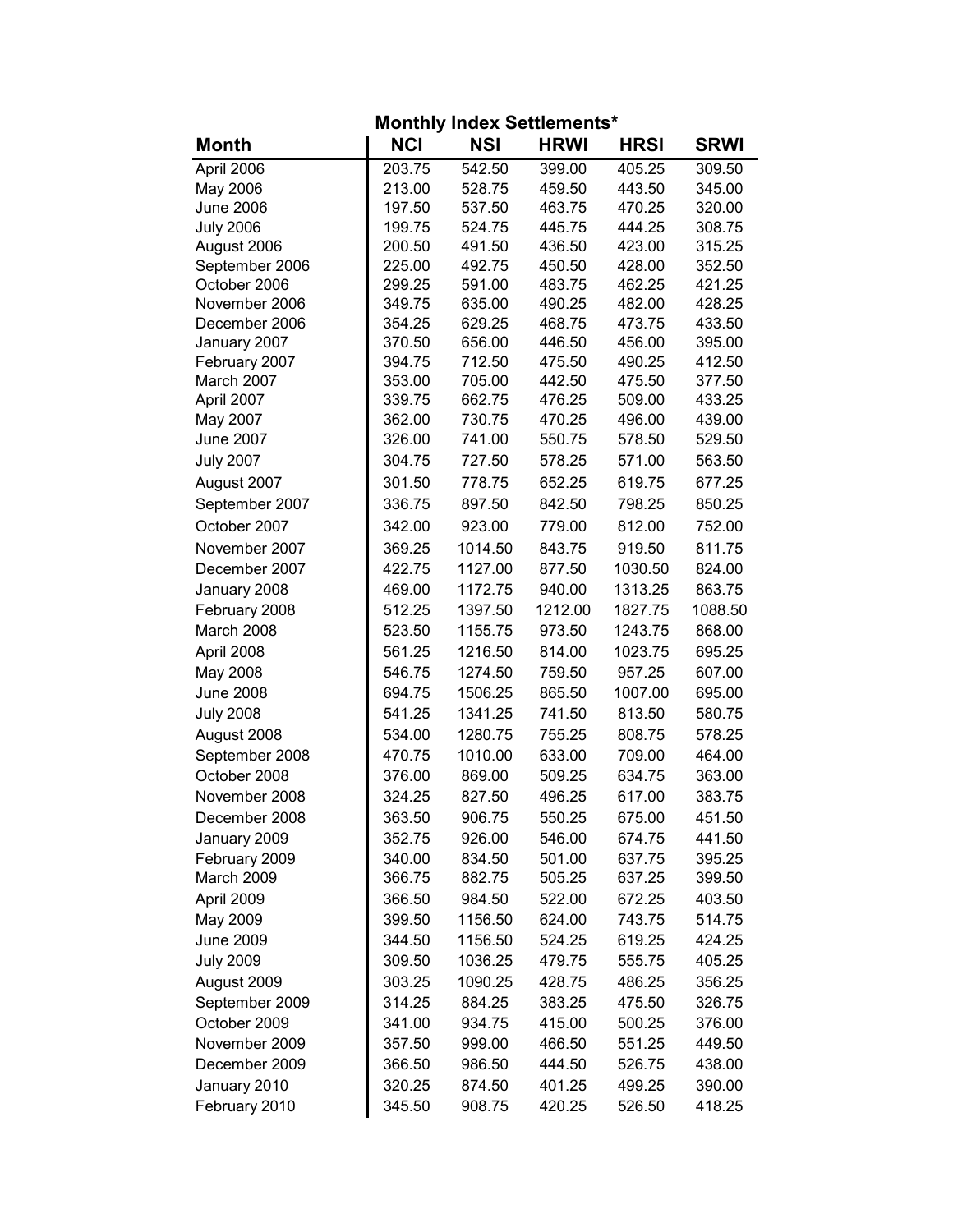| <b>Monthly Index Settlements*</b> |                  |                    |                  |                  |                  |  |  |
|-----------------------------------|------------------|--------------------|------------------|------------------|------------------|--|--|
| <b>Month</b>                      | <b>NCI</b>       | <b>NSI</b>         | <b>HRWI</b>      | <b>HRSI</b>      | <b>SRWI</b>      |  |  |
| March 2010                        | 319.00           | 913.00             | 385.50           | 512.25           | 383.00           |  |  |
| April 2010                        | 335.00           | 942.25             | 408.75           | 518.00           | 416.75           |  |  |
| May 2010                          | 334.50           | 906.25             | 380.50           | 490.25           | 405.75           |  |  |
| <b>June 2010</b>                  | 307.75           | 919.25             | 356.50           | 480.25           | 417.00           |  |  |
| <b>July 2010</b>                  | 339.50           | 992.50             | 503.50           | 570.50           | 571.75           |  |  |
| August 2010                       | 377.00           | 993.00             | 568.25           | 631.00           | 575.75           |  |  |
| September 2010                    | 442.75           | 1038.00            | 581.00           | 650.50           | 576.00           |  |  |
| October 2010                      | 526.50           | 1152.75            | 637.00           | 711.50           | 620.25           |  |  |
| November 2010                     | 499.25           | 1180.75            | 606.25           | 691.25           | 579.75           |  |  |
| December 2010                     | 580.00           | 1317.00            | 734.75           | 847.00           | 716.75           |  |  |
| January 2011                      | 608.75           | 1336.25            | 810.00           | 964.75           | 765.25           |  |  |
| February 2011                     | 667.25           | 1287.25            | 775.00           | 937.25           | 705.00           |  |  |
| March 2011                        | 634.25           | 1321.25            | 767.75           | 971.75           | 667.00           |  |  |
| April 2011                        | 706.25           | 1324.25            | 795.25           | 1017.75          | 701.75           |  |  |
| May 2011                          | 727.50           | 1343.75            | 847.75           | 1124.00          | 750.75           |  |  |
| <b>June 2011</b>                  | 661.75           | 1286.25            | 672.00           | 899.25           | 603.00           |  |  |
| <b>July 2011</b>                  | 703.25           | 1332.25            | 718.00           | 839.75           | 667.75           |  |  |
| Aug 2011                          | 751.25           | 1395.00            | 817.75           | 898.25           | 725.00           |  |  |
| Sep 2011                          | 592.25           | 1135.00            | 661.50           | 824.50           | 587.25           |  |  |
| October 2011                      | 631.50           | 1165.25            | 690.00           | 863.00           | 605.75           |  |  |
| November 2011                     | 586.00           | 1081.75            | 617.00           | 844.50           | 568.50           |  |  |
| December 2011                     | 623.00           | 1148.50            | 664.00           | 854.00           | 621.25           |  |  |
| January 2012                      | 623.25           | 1155.00            | 667.00           | 817.75           | 634.25           |  |  |
| February 2012                     | 640.25           | 1260.75            | 661.50           | 801.25           | 641.75           |  |  |
| March 2012                        | 609.50           | 1328.25            | 640.50           | 806.00           | 619.75           |  |  |
| April 2012                        | 625.50           | 1448.00            | 611.75           | 773.75           | 625.25           |  |  |
| May 2012                          | 572.25           | 1324.25            | 626.00           | 758.00           | 629.00           |  |  |
| <b>June 2012</b>                  | 653.25           | 1434.50            | 704.25           | 813.25           | 724.00           |  |  |
| <b>July 2012</b>                  | 799.00<br>797.25 | 1675.00            | 851.00           | 888.25<br>858.50 | 871.50           |  |  |
| August 2012<br>September 2012     | 714.50           | 1737.25<br>1532.00 | 838.00<br>836.50 | 850.00           | 852.00<br>836.00 |  |  |
| October 2012                      | 733.25           | 1493.75            | 851.00           | 875.25           | 824.50           |  |  |
| November 2012                     | 746.75           | 1410.75            | 867.75           | 881.25           | 836.25           |  |  |
| December 2012                     | 687.75           | 1394.25            | 779.75           | 813.50           | 745.00           |  |  |
| January 2013                      | 735.25           | 1451.50            | 796.50           | 819.50           | 760.75           |  |  |
| February 2013                     | 709.75           | 1434.25            | 708.25           | 765.25           | 689.25           |  |  |
| March 2013                        | 725.75           | 1428.50            | 727.00           | 776.75           | 696.75           |  |  |
| April 2013                        | 668.25           | 1440.75            | 748.50           | 794.25           | 689.50           |  |  |
| May 2013                          | 693.00           | 1492.75            | 727.50           | 783.00           | 681.25           |  |  |
| <b>June 2013</b>                  | 681.00           | 1520.00            | 675.25           | 753.50           | 633.25           |  |  |
| <b>July 2013</b>                  | 578.50           | 1293.00            | 682.25           | 691.25           | 632.75           |  |  |
| August 2013                       | 596.25           | 1435.75            | 684.75           | 690.00           | 611.25           |  |  |
| September 2013                    | 442.00           | 1260.75            | 705.25           | 685.75           | 638.00           |  |  |
| October 2013                      | 410.00           | 1237.50            | 715.75           | 695.75           | 640.00           |  |  |
| November 2013                     | 403.00           | 1291.75            | 680.75           | 669.00           | 623.75           |  |  |
| December 2013                     | 404.75           | 1277.25            | 618.25           | 624.25           | 576.25           |  |  |
| January 2014                      | 413.00           | 1241.50            | 593.50           | 610.50           | 530.75           |  |  |
| February 2014                     | 431.75           | 1360.25            | 653.25           | 660.25           | 575.25           |  |  |
| March 2014                        | 461.75           | 1402.25            | 734.00           | 712.00           | 677.75           |  |  |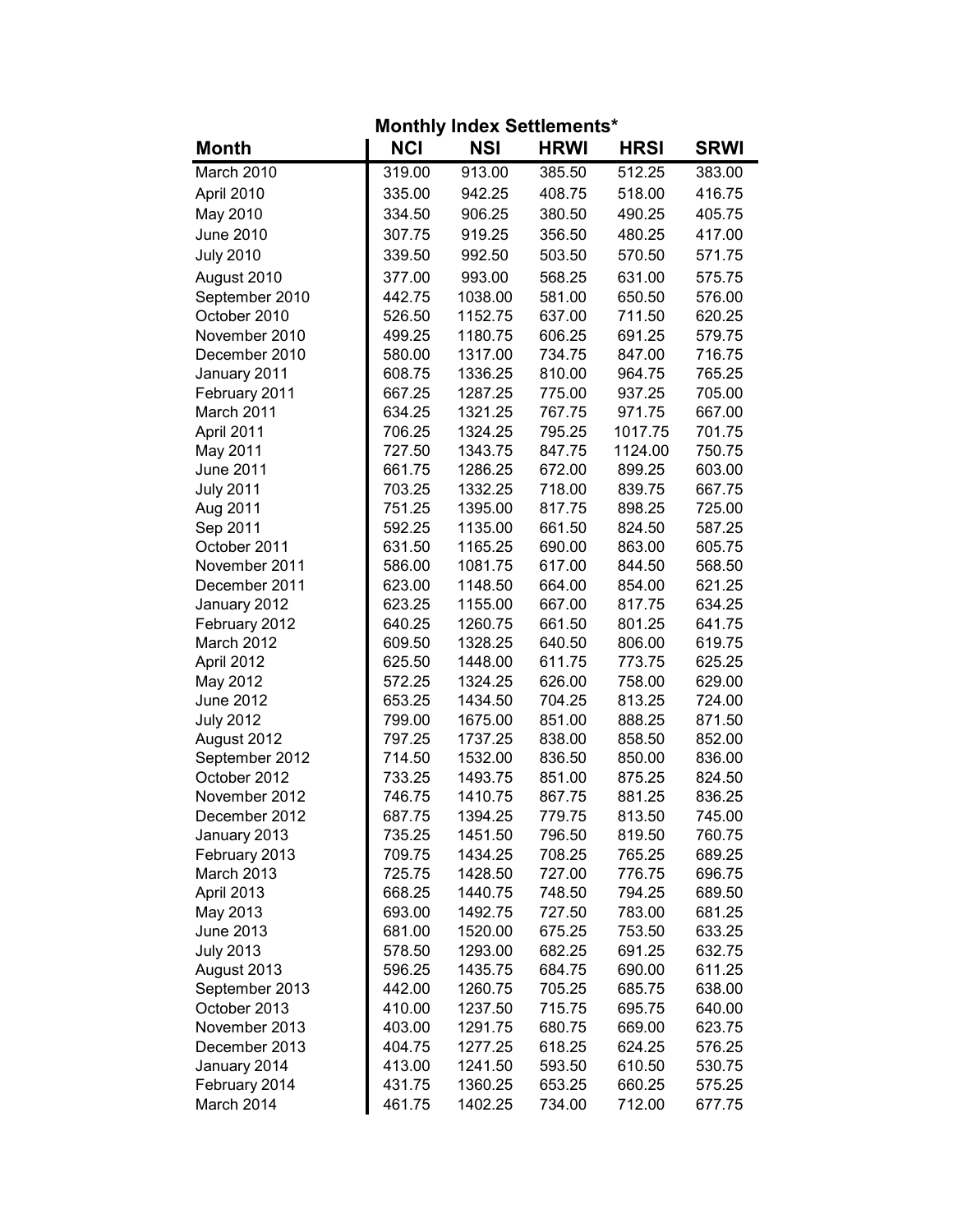| <b>Monthly Index Settlements*</b> |            |            |             |             |             |  |  |
|-----------------------------------|------------|------------|-------------|-------------|-------------|--|--|
| <b>Month</b>                      | <b>NCI</b> | <b>NSI</b> | <b>HRWI</b> | <b>HRSI</b> | <b>SRWI</b> |  |  |
| April 2014                        | 482.50     | 1479.25    | 758.75      | 718.25      | 685.75      |  |  |
| May 2014                          | 442.50     | 1475.25    | 690.00      | 670.75      | 606.00      |  |  |
| <b>June 2014</b>                  | 415.75     | 1393.25    | 683.25      | 655.25      | 557.50      |  |  |
| <b>July 2014</b>                  | 340.00     | 1216.50    | 577.50      | 590.25      | 494.75      |  |  |
| August 2014                       | 340.75     | 1181.75    | 587.50      | 592.00      | 516.50      |  |  |
| September 2014                    | 287.25     | 861.50     | 513.75      | 527.75      | 428.50      |  |  |
| October 2014                      | 334.00     | 977.25     | 558.25      | 583.25      | 497.00      |  |  |
| November 2014                     | 347.75     | 988.75     | 586.75      | 624.25      | 531.25      |  |  |
| December 2014                     | 371.50     | 982.50     | 592.75      | 616.25      | 570.00      |  |  |
| January 2015                      | 345.00     | 917.75     | 499.25      | 554.50      | 475.75      |  |  |
| February 2015                     | 360.50     | 975.75     | 494.00      | 562.75      | 478.25      |  |  |
| March 2015                        | 365.75     | 925.00     | 526.75      | 596.00      | 490.25      |  |  |
| April 2015                        | 345.50     | 941.50     | 459.25      | 520.00      | 446.25      |  |  |
| May 2015                          | 332.75     | 895.25     | 469.50      | 529.00      | 459.00      |  |  |
| June 2015                         | 371.50     | 979.25     | 542.75      | 590.75      | 552.75      |  |  |
| <b>July 2015</b>                  | 342.00     | 944.00     | 448.00      | 475.25      | 441.25      |  |  |
| August 2015                       | 340.50     | 871.75     | 421.50      | 452.25      | 424.50      |  |  |
| September 2015                    | 353.75     | 829.75     | 440.75      | 477.75      | 449.25      |  |  |
| October 2015                      | 351.75     | 828.00     | 435.00      | 492.50      | 464.00      |  |  |
| November 2015                     | 344.00     | 831.00     | 404.50      | 496.00      | 427.75      |  |  |
| December 2015                     | 335.25     | 821.75     | 408.75      | 468.50      | 427.75      |  |  |
| January 2016                      | 345.50     | 831.50     | 409.75      | 474.00      | 434.00      |  |  |
| February 2016                     | 330.75     | 808.25     | 389.00      | 455.00      | 405.50      |  |  |
| March 2016                        | 336.50     | 855.25     | 408.75      | 472.25      | 429.50      |  |  |
| April 2016                        | 353.50     | 955.25     | 400.25      | 488.00      | 436.75      |  |  |
| May 2016                          | 373.25     | 1013.50    | 387.75      | 472.25      | 433.25      |  |  |
| June 2016                         | 338.50     | 1092.25    | 329.75      | 441.25      | 413.75      |  |  |
| <b>July 2016</b>                  | 304.75     | 956.25     | 320.00      | 435.50      | 376.25      |  |  |
| August 2016                       | 276.00     | 919.75     | 282.25      | 432.00      | 333.75      |  |  |
| September 2016                    | 290.50     | 887.50     | 307.25      | 455.75      | 350.00      |  |  |
| October 2016                      | 312.25     | 932.00     | 308.75      | 475.50      | 366.25      |  |  |
| November 2016                     | 304.50     | 971.00     | 304.50      | 493.25      | 348.50      |  |  |
| December 2016                     | 312.75     | 936.50     | 315.00      | 499.00      | 360.75      |  |  |
| January 2017                      | 324.25     | 956.00     | 338.25      | 512.75      | 381.00      |  |  |
| February 2017                     | 327.25     | 943.25     | 357.50      | 503.00      | 392.75      |  |  |
| March 2017                        | 322.00     | 883.50     | 330.00      | 499.75      | 383.00      |  |  |
| April 2017                        | 326.00     | 878.00     | 335.25      | 506.75      | 377.75      |  |  |
| May 2017                          | 334.25     | 851.75     | 356.50      | 530.00      | 397.75      |  |  |
| June 2017                         | 326.00     | 862.25     | 427.50      | 698.75      | 466.00      |  |  |
| <b>July 2017</b>                  | 330.00     | 936.00     | 413.50      | 695.50      | 447.75      |  |  |
| August 2017                       | 300.25     | 877.25     | 339.00      | 597.00      | 380.00      |  |  |
| September 2017                    | 309.00     | 887.75     | 374.50      | 591.75      | 410.50      |  |  |
| October 2017                      | 304.75     | 895.25     | 351.50      | 580.75      | 387.00      |  |  |
| November 2017                     | 306.25     | 916.75     | 363.25      | 587.00      | 386.25      |  |  |
| December 2017                     | 316.50     | 884.75     | 375.25      | 594.75      | 394.00      |  |  |
| January 2018                      | 329.25     | 927.50     | 422.50      | 594.75      | 423.00      |  |  |
| February 2018                     | 342.25     | 970.50     | 451.75      | 589.75      | 442.75      |  |  |
| March 2018                        | 341.75     | 950.00     | 422.75      | 570.75      | 417.00      |  |  |
| April 2018                        | 359.75     | 970.00     | 475.00      | 597.50      | 465.00      |  |  |
|                                   |            |            |             |             |             |  |  |